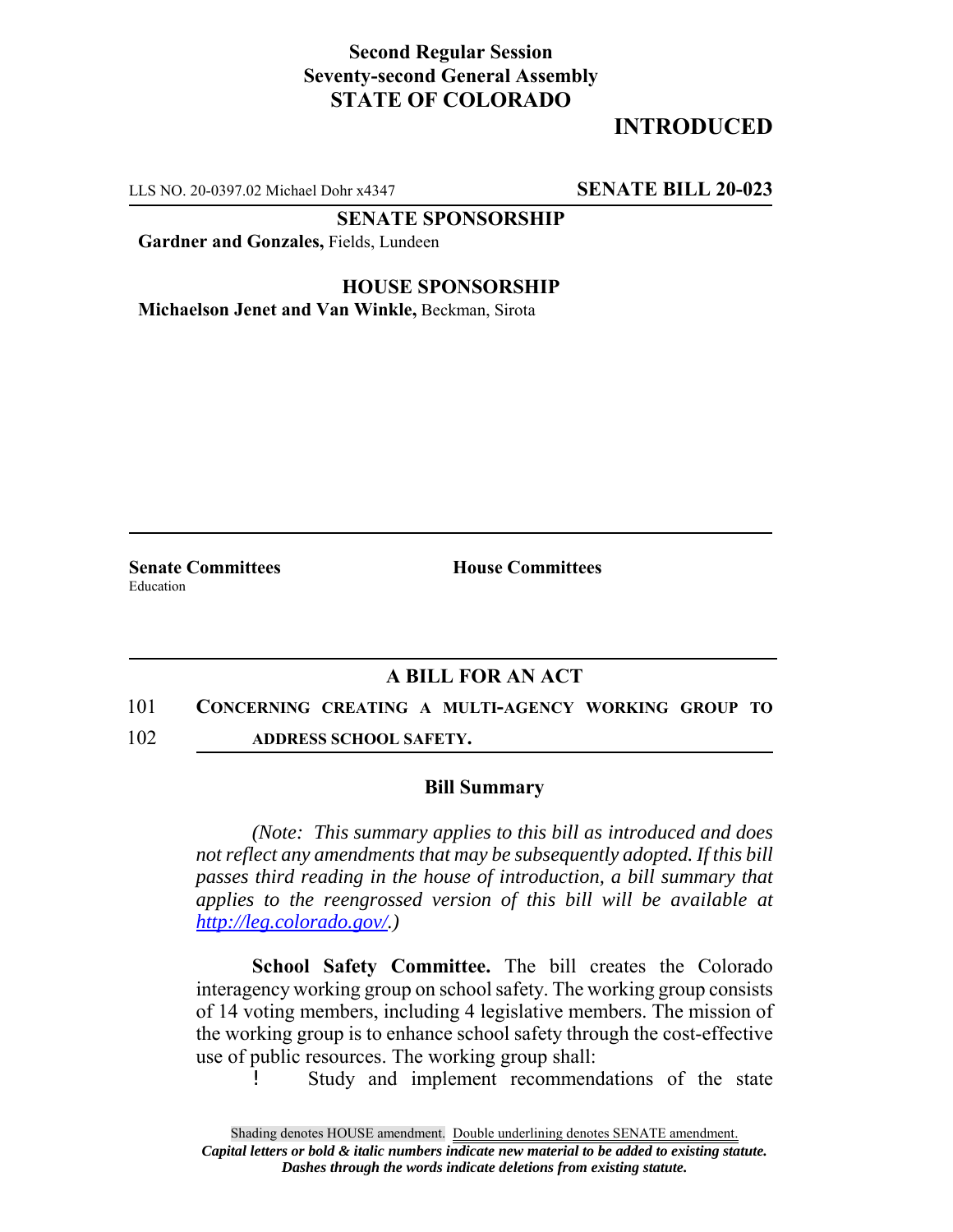auditor's report regarding school safety released September 2019;

- ! Study the use of lockdown drills, including their effectiveness and any harm they do to the participating students;
- ! Identify school safety best practices and then rank the effectiveness of the best practices;
- ! Identify actions to improve transparency, reduce duplication, improve services, and improve communication;
- ! Create minimum school safety standards;
- ! Provide school risk assessments and training;
- ! Develop standardized language for describing threats to schools and the procedures to be followed in investigating a threat;
- ! Create a list of approved school safety resource vendors and tools;
- ! Recommend minimum standards or procedural guidelines for behavioral threat assessment tools;
- ! Report on a monthly basis aggregated behavioral and risk assessment data;
- ! Create an annual report of findings and recommendations, including evidence-based analysis and data; and
- ! Study and evaluate the implemented changes.

The working group may contract with a consultant to optimize the alignment and effectiveness of the school safety efforts in Colorado and identify evidence-based best practices. The general assembly may appropriate money to the working group for a consultant, and the working group can accept gifts, grants, and donations.

The bill repeals the working group on September 1, 2023.

 *Be it enacted by the General Assembly of the State of Colorado:* **SECTION 1.** In Colorado Revised Statutes, **add** article 17 to title 22 as follows: **ARTICLE 17 Colorado Interagency Working Group on School Safety 22-17-101. Legislative declaration.** (1) THE GENERAL ASSEMBLY FINDS AND DECLARES THAT: 8 (a) ENSURING THE SAFETY OF STUDENTS, TEACHERS, AND OTHER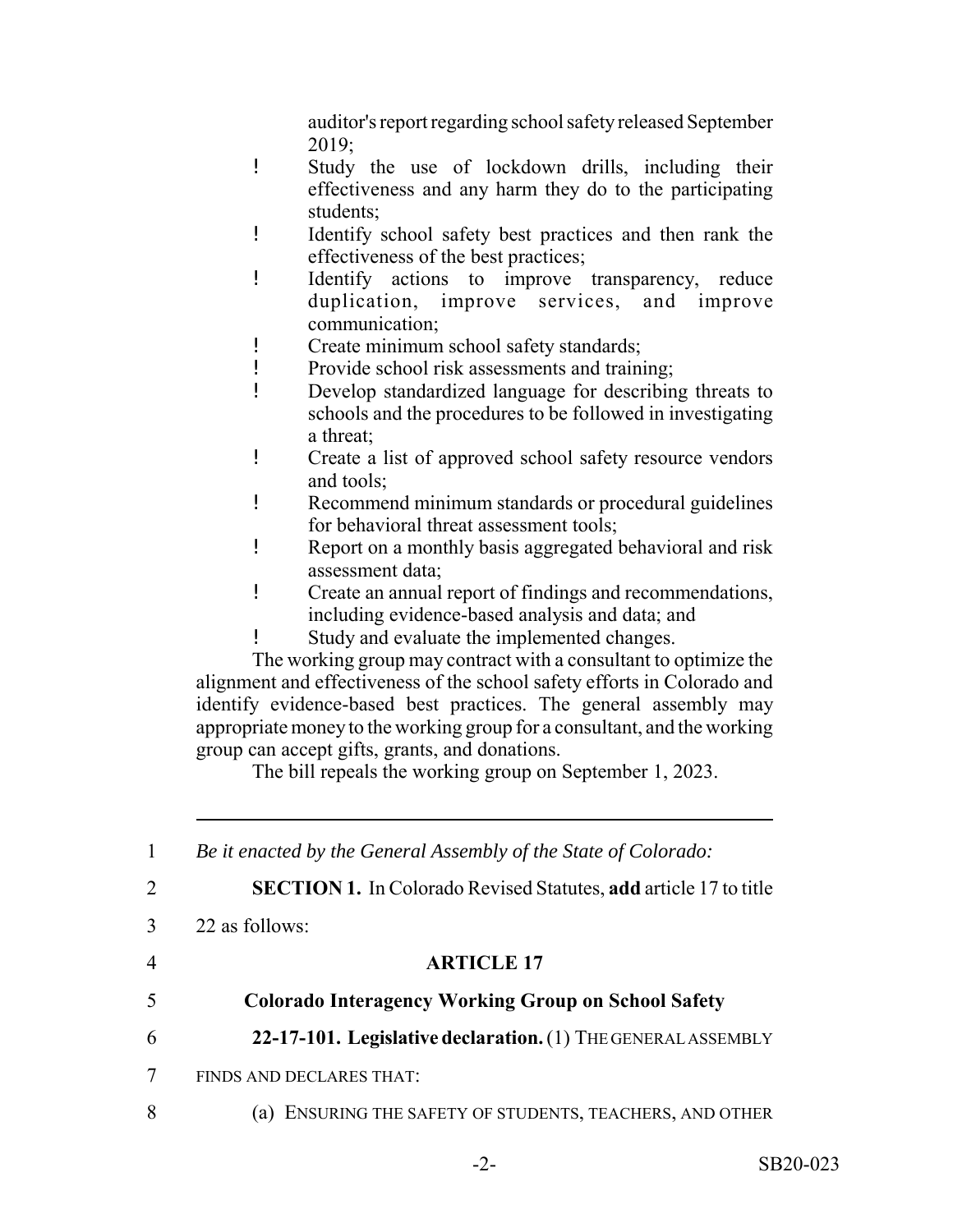EMPLOYEES WHILE AT SCHOOL IS A PARAMOUNT CONCERN FOR THE CITIZENS OF COLORADO;

 (b) IMPROVING THE EFFECTIVE ADMINISTRATION OF SCHOOL SAFETY PROGRAMS AND FUNDING IS CRITICAL TO PROVIDING SAFE SCHOOLS; AND

 (c) MAINTAINING SCHOOL SAFETY THROUGH THE MOST COST-EFFECTIVE USE OF LIMITED STATE RESOURCES IS IN THE INTEREST OF THE PEOPLE OF THE STATE OF COLORADO.

 (2) THEREFORE, THE GENERAL ASSEMBLY DECLARES THAT A WORKING GROUP COMPRISED OF STATE AND LOCAL AGENCY OFFICIALS MUST BE FORMED TO INCREASE COORDINATION OF SCHOOL SAFETY PROGRAMS ACROSS STATE GOVERNMENT AND ANNUALLY REPORT TO THE GOVERNOR, THE SPEAKER OF THE HOUSE OF REPRESENTATIVES, AND THE PRESIDENT OF THE SENATE ON THEIR ACTIVITIES.

 **22-17-102. Colorado interagency working group on school safety - creation - membership - operation - immunity.** (1) (a) THERE IS HEREBY CREATED IN THE DEPARTMENT OF EDUCATION THE COLORADO INTERAGENCY WORKING GROUP ON SCHOOL SAFETY, REFERRED TO IN THIS ARTICLE 17 AS THE "WORKING GROUP". THE WORKING GROUP HAS THE 20 POWERS AND DUTIES SPECIFIED IN THIS ARTICLE 17.

21 (b) THE WORKING GROUP SHALL EXERCISE ITS POWERS AND PERFORM ITS DUTIES AND FUNCTIONS AS IF THE SAME WERE TRANSFERRED TO THE DEPARTMENT OF EDUCATION BY A **TYPE 2** TRANSFER, AS SUCH TRANSFER IS DEFINED IN THE "ADMINISTRATIVE ORGANIZATION ACT OF 1968", ARTICLE 1 OF TITLE 24.

26 (2) THE WORKING GROUP CONSISTS OF FOURTEEN VOTING MEMBERS, AS FOLLOWS: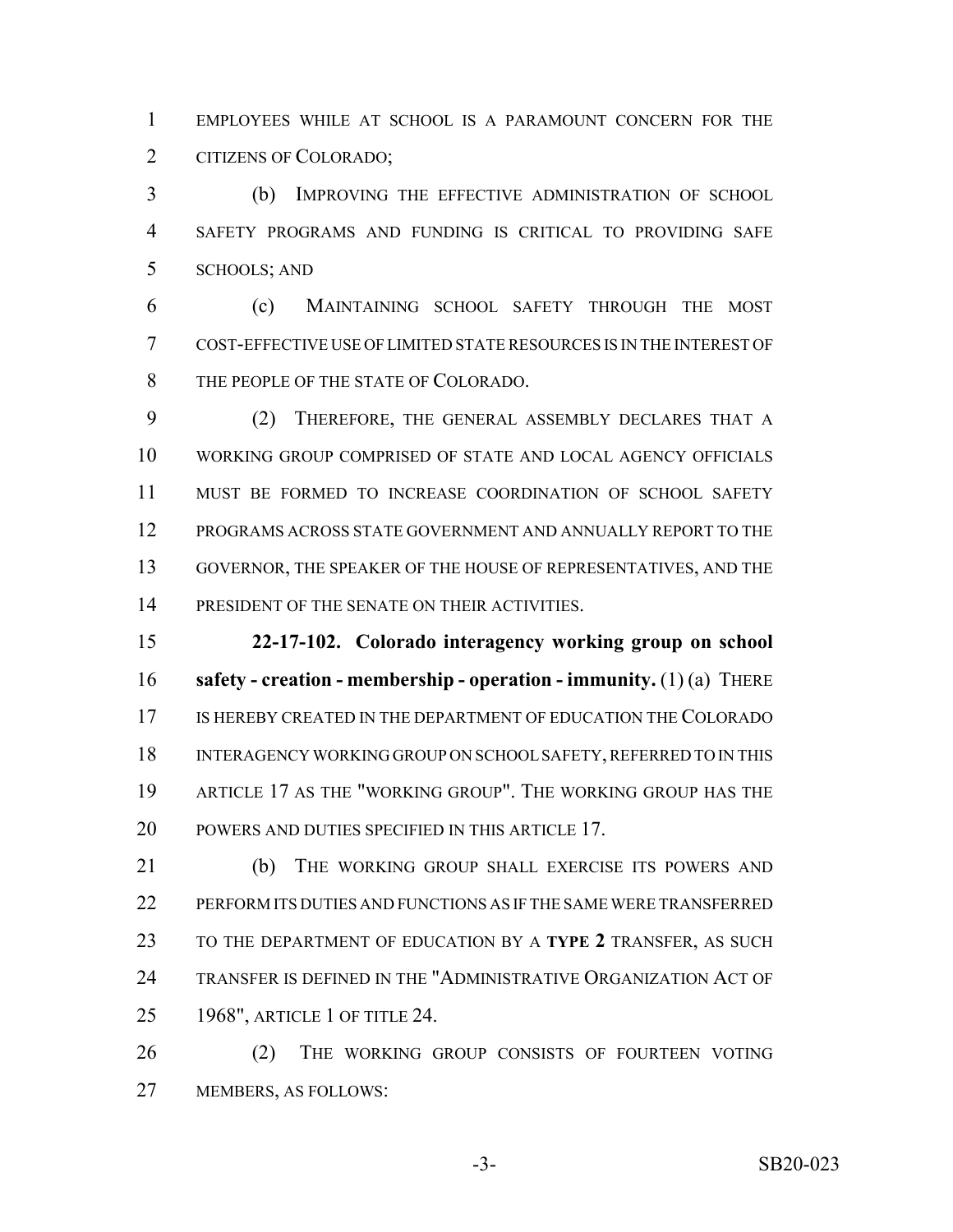(a) THE COMMISSIONER OF EDUCATION, OR HIS OR HER DESIGNEE, WHO SHALL SERVE AS THE CHAIR OF THE WORKING GROUP; (b) THE EXECUTIVE DIRECTOR OF THE DEPARTMENT OF PUBLIC SAFETY, OR HIS OR HER DESIGNEE; (c) THE EXECUTIVE DIRECTOR OF THE DEPARTMENT OF PUBLIC HEALTH AND ENVIRONMENT, OR HIS OR HER DESIGNEE; (d) THE EXECUTIVE DIRECTOR OF THE DEPARTMENT OF HUMAN SERVICES, OR HIS OR HER DESIGNEE; (e) THE ATTORNEY GENERAL, OR HIS OR HER DESIGNEE, WHO SHALL SERVE AS THE VICE-CHAIR OF THE WORKING GROUP; (f) THE DIRECTOR OF THE SCHOOL SAFETY RESOURCE CENTER; (g) THE FOLLOWING MEMBERS APPOINTED BY THE GOVERNOR: (I) A SCHOOL DISTRICT SUPERINTENDENT WHO SERVES AN URBAN 14 OR SUBURBAN SCHOOL DISTRICT; (II) A SCHOOL DISTRICT SUPERINTENDENT WHO SERVES A RURAL SCHOOL DISTRICT; (III) A CHIEF OF POLICE; AND 18 (IV) A COUNTY SHERIFF; AND (h) THE FOLLOWING LEGISLATIVE MEMBERS: 20 (I) A MEMBER OF THE HOUSE OF REPRESENTATIVES APPOINTED BY THE SPEAKER OF THE HOUSE OF REPRESENTATIVES; **(II) A MEMBER OF THE HOUSE OF REPRESENTATIVES APPOINTED BY** 23 THE MINORITY LEADER OF THE HOUSE OF REPRESENTATIVES; 24 (III) A MEMBER OF THE SENATE APPOINTED BY THE PRESIDENT OF THE SENATE; AND **(IV)** A MEMBER OF THE SENATE APPOINTED BY THE MINORITY LEADER OF THE SENATE.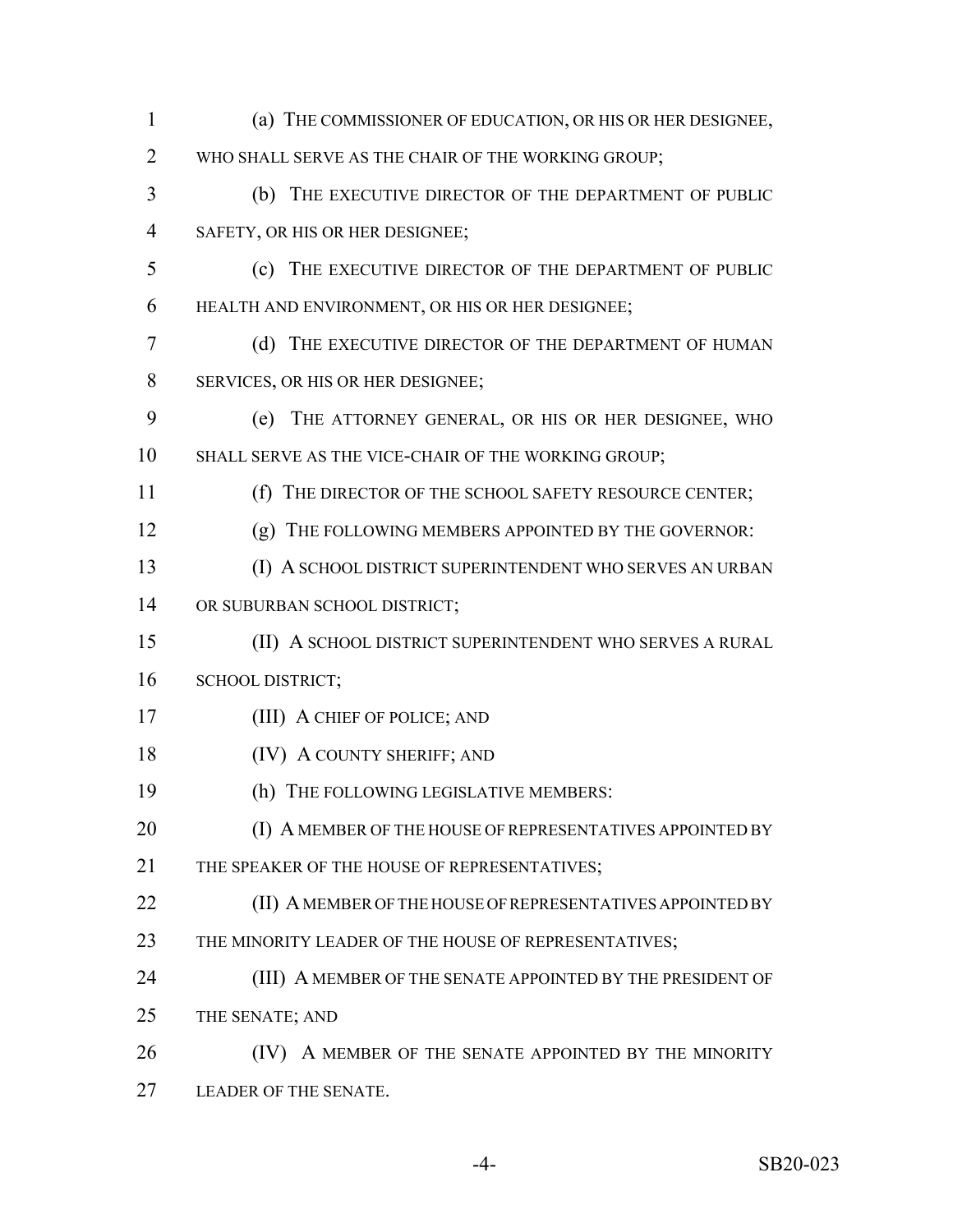(3) THE MEMBERS OF THE WORKING GROUP SERVE WITHOUT COMPENSATION BUT MAY BE REIMBURSED FOR ANY ACTUAL AND NECESSARY TRAVEL EXPENSES INCURRED IN THE PERFORMANCE OF THEIR DUTIES PURSUANT TO THIS ARTICLE 17.

 (4) THE WORKING GROUP SHALL MEET AT LEAST ONCE PER QUARTER TO REVIEW INFORMATION NECESSARY FOR MAKING RECOMMENDATIONS.

8 (5) THE WORKING GROUP MAY CONTRACT WITH A CONSULTANT TO OPTIMIZE THE ALIGNMENT AND EFFECTIVENESS OF THE SCHOOL SAFETY EFFORTS IN COLORADO AND IDENTIFY EVIDENCE-BASED BEST PRACTICES. THE GENERAL ASSEMBLY MAY APPROPRIATE MONEY TO THE WORKING 12 GROUP FOR A CONSULTANT IF REQUESTED BY THE WORKING GROUP.

 (6) MEMBERS OF THE WORKING GROUP, EMPLOYEES, AND CONSULTANTS ARE IMMUNE FROM SUIT IN ANY CIVIL ACTION BASED UPON ANY OFFICIAL ACT PERFORMED IN GOOD FAITH PURSUANT TO THIS ARTICLE 17.

 **22-17-103. Duties of the working group - mission.** (1) THE MISSION OF THE WORKING GROUP IS TO ENHANCE SCHOOL SAFETY THROUGH THE COST-EFFECTIVE USE OF PUBLIC RESOURCES.THE WORK OF THE WORKING GROUP WILL FOCUS ON EVIDENCE-BASED BEST PRACTICES.

21 (2) THE WORKING GROUP SHALL:

**(a) STUDY AND IMPLEMENT RECOMMENDATIONS OF THE STATE**  AUDITOR'S REPORT REGARDING SCHOOL SAFETY RELEASED SEPTEMBER 2019;

 (b) STUDY THE USE OF LOCKDOWN DRILLS, INCLUDING THEIR EFFECTIVENESS AND ANY HARM THEY DO TO THE PARTICIPATING STUDENTS;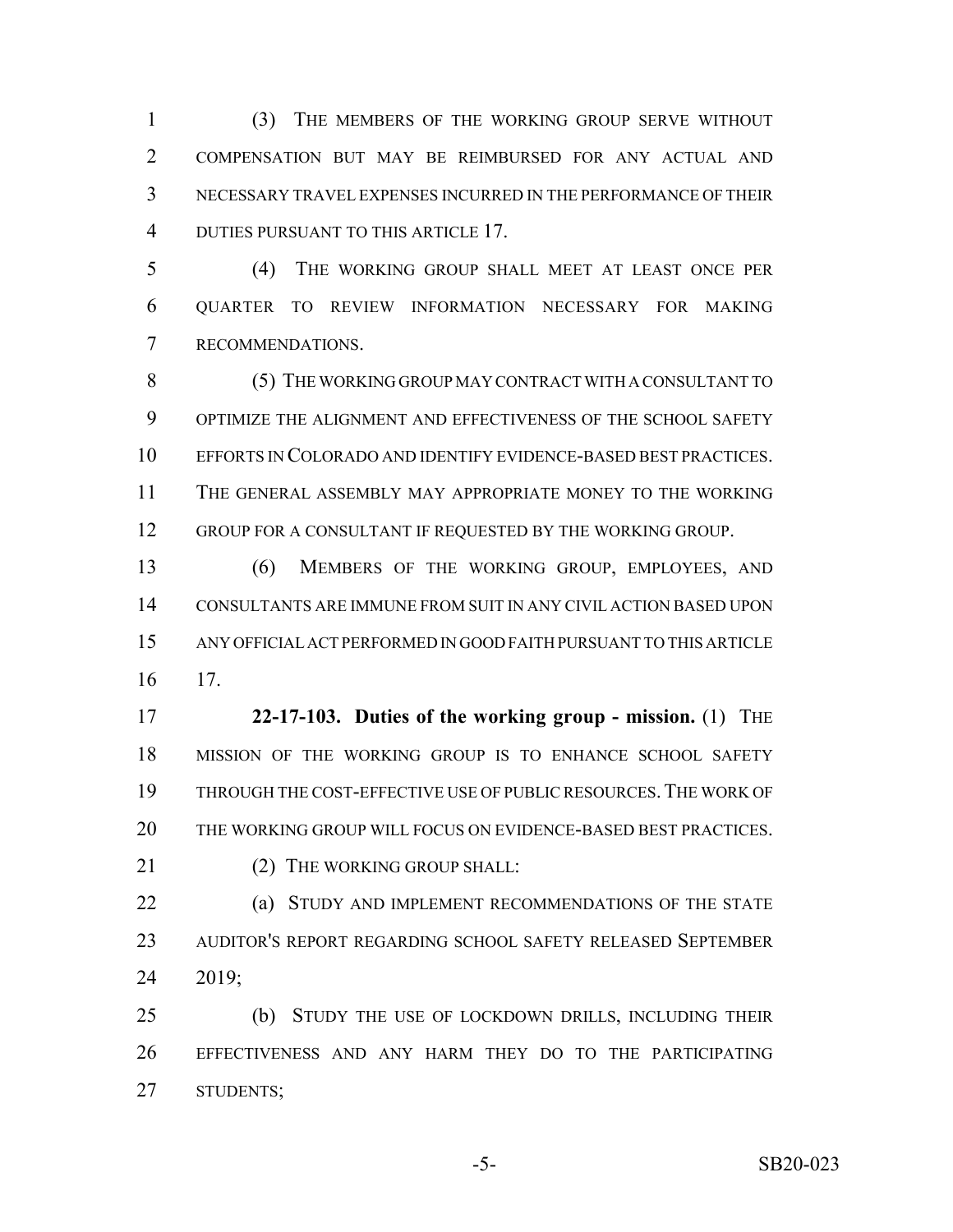(c) IDENTIFY EVIDENCE-BASED SCHOOL SAFETY BEST PRACTICES 2 AND THEN RANK THE EFFECTIVENESS OF THE BEST PRACTICES; (d) IDENTIFY ACTIONS TO IMPROVE TRANSPARENCY, REDUCE DUPLICATION, IMPROVE SERVICES, AND IMPROVE COMMUNICATION; (e) CREATE MINIMUM SCHOOL SAFETY STANDARDS; (f) PROVIDE SCHOOL RISK ASSESSMENTS AND TRAINING; (g) DEVELOP STANDARDIZED LANGUAGE FOR DESCRIBING THREATS TO SCHOOLS AND THE PROCEDURES TO BE FOLLOWED IN INVESTIGATING A THREAT; (h) CREATE A LIST OF APPROVED SCHOOL SAFETY RESOURCE VENDORS AND TOOLS; (i) RECOMMEND MINIMUM STANDARDS OR PROCEDURAL GUIDELINES FOR BEHAVIORAL THREAT ASSESSMENT TOOLS; (j) REPORT ON A MONTHLY BASIS AGGREGATED BEHAVIORAL AND RISK ASSESSMENT DATA; (k) CREATE AN ANNUAL REPORT OF FINDINGS AND RECOMMENDATIONS, INCLUDING EVIDENCE-BASED ANALYSIS AND DATA; AND (l) STUDY AND EVALUATE THE OUTCOMES OF THE IMPLEMENTED CHANGES. (3) THE WORKING GROUP MAY USE AVAILABLE RESOURCES, 22 MODALITIES, AND NONMEMBERS FROM INTERESTED MEMBERS OF THE COMMUNITY TO FOCUS ON SPECIFIC SUBJECT MATTERS. (4) THE SCHOOL SAFETY RESOURCE CENTER SERVES AS THE CLEARINGHOUSE FOR ALL MATERIALS PRODUCED BY THE WORKING GROUP. 26 (5) THE DIVISION OF CRIMINAL JUSTICE IN THE DEPARTMENT OF PUBLIC SAFETY, IN CONSULTATION WITH THE DEPARTMENT OF EDUCATION,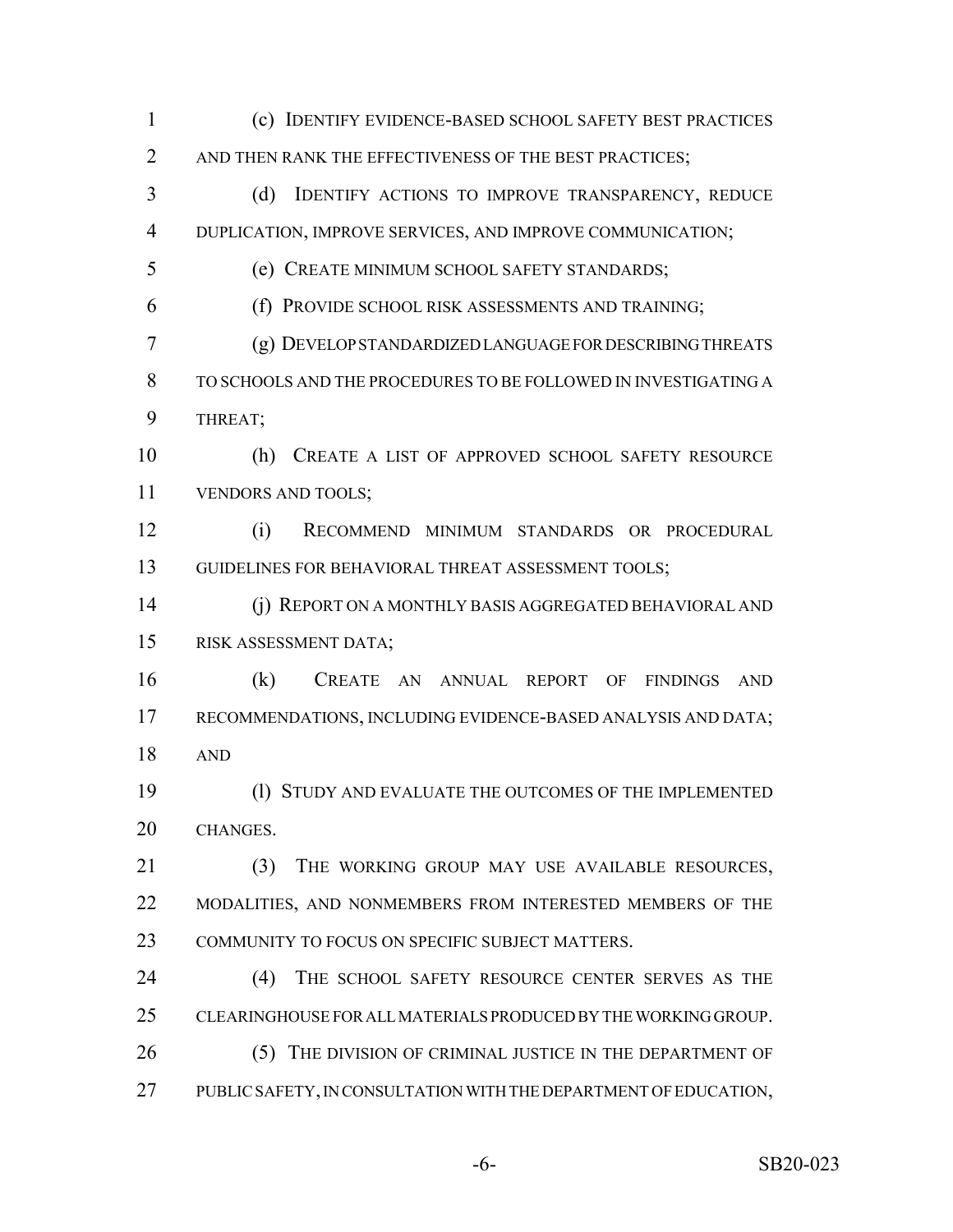SHALL PROVIDE RESOURCES FOR DATA COLLECTION, RESEARCH, ANALYSIS,

2 AND PUBLICATION OF THE WORKING GROUP'S FINDINGS AND REPORTS.

 **22-17-104. Colorado working group on school safety cash fund - created - gifts, grants, and donations.** (1) THE DEPARTMENT OF EDUCATION AND THE WORKING GROUP ARE AUTHORIZED TO ACCEPT GIFTS, GRANTS, OR DONATIONS, INCLUDING IN-KIND DONATIONS FROM PRIVATE OR PUBLIC SOURCES, FOR THE PURPOSES OF THIS ARTICLE 17.ALL PRIVATE AND PUBLIC MONEY RECEIVED THROUGH GIFTS, GRANTS, OR DONATIONS BY THE DEPARTMENT OF EDUCATION OR BY THE WORKING GROUP MUST BE TRANSMITTED TO THE STATE TREASURER, WHO SHALL CREDIT THE SAME TO THE COLORADO WORKING GROUP ON SCHOOL SAFETY CASH FUND, WHICH FUND IS CREATED IN THE STATE TREASURY AND REFERRED TO IN THIS ARTICLE 17 AS THE "CASH FUND". THE STATE TREASURER SHALL INVEST ANY MONEY IN THE CASH FUND NOT EXPENDED FOR THE PURPOSES OF THIS ARTICLE 17 AS PROVIDED IN SECTION 24-36-113. ALL INTEREST AND INCOME DERIVED FROM THE INVESTMENT AND DEPOSIT OF MONEY IN THE CASH FUND MUST BE CREDITED TO THE CASH FUND.ANY UNEXPENDED AND UNENCUMBERED MONEY REMAINING IN THE CASH FUND AT THE END OF ANY FISCAL YEAR REMAINS IN THE CASH FUND AND SHALL NOT BE CREDITED OR TRANSFERRED TO THE GENERAL FUND OR ANY OTHER FUND. 21 (2) THE DEPARTMENT OF EDUCATION IS NOT REQUIRED TO SOLICIT GIFTS, GRANTS, OR DONATIONS FROM ANY SOURCE FOR THE PURPOSES OF

23 THIS ARTICLE 17.

 **22-17-105. Repeal of article.** THIS ARTICLE 17 IS REPEALED, EFFECTIVE SEPTEMBER 1, 2023. BEFORE THE REPEAL, THE DEPARTMENT OF REGULATORY AGENCIES SHALL REVIEW THE WORKING GROUP AS DESCRIBED IN SECTION 2-3-1203.